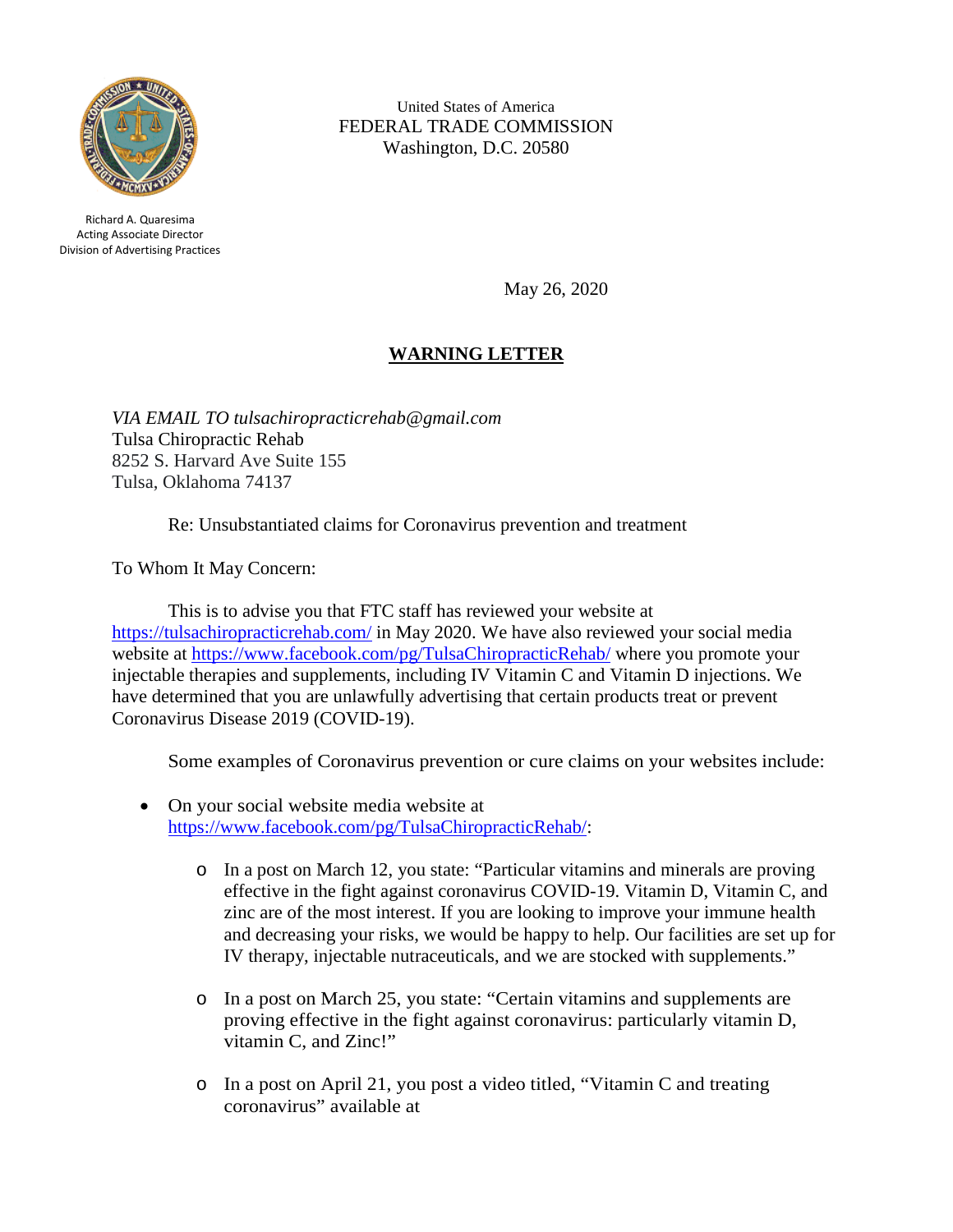[https://www.fox5atlanta.com/video/670244?fbclid=IwAR3aa7w8m1FRcuBG](https://www.fox5atlanta.com/video/670244?fbclid=IwAR3aa7w8m1FRcuBG3nt9X0niBmgXTpdDIpY5ogE21Nvrh8TIOuKc0rn3Uz0) [3nt9X0niBmgXTpdDIpY5ogE21Nvrh8TIOuKc0rn3Uz0,](https://www.fox5atlanta.com/video/670244?fbclid=IwAR3aa7w8m1FRcuBG3nt9X0niBmgXTpdDIpY5ogE21Nvrh8TIOuKc0rn3Uz0) and state: "We are offering Megadoses of vitamin[] C IV. Also subdermal injections of Vitamin C and IM of Vitamin D! Call us for more information[.]" The video states, "critical care doctors in New York are now using high doses of Vitamin C to help patients with COVID-19. There's a lot of promising data in regards to this...It's decreasing hospital stays, it's improving lung function, it's also decreasing the [] that someone will go into what's called acute respiratory distress syndrome."

- o In a post on April 30, you post a link to an article titled, "Hospital turns to highdose vitamin c to fight coronavirus" available at [https://www.nutraingredients.com/Article/2020/03/25/Hospital-turns-to-high](https://www.nutraingredients.com/Article/2020/03/25/Hospital-turns-to-high-dose-vitamin-C-to-fight-coronavirus?fbclid=IwAR0ExsfSxVJ8nxwXng4__4OwFq6nZ9-iHANUraIJl-6-Cbhpp876RVFXLEA)[dose-vitamin-C-to-fight](https://www.nutraingredients.com/Article/2020/03/25/Hospital-turns-to-high-dose-vitamin-C-to-fight-coronavirus?fbclid=IwAR0ExsfSxVJ8nxwXng4__4OwFq6nZ9-iHANUraIJl-6-Cbhpp876RVFXLEA)[coronavirus?fbclid=IwAR0ExsfSxVJ8nxwXng4\\_\\_4OwFq6nZ9-iHANUraIJl-6-](https://www.nutraingredients.com/Article/2020/03/25/Hospital-turns-to-high-dose-vitamin-C-to-fight-coronavirus?fbclid=IwAR0ExsfSxVJ8nxwXng4__4OwFq6nZ9-iHANUraIJl-6-Cbhpp876RVFXLEA) [Cbhpp876RVFXLEA#,](https://www.nutraingredients.com/Article/2020/03/25/Hospital-turns-to-high-dose-vitamin-C-to-fight-coronavirus?fbclid=IwAR0ExsfSxVJ8nxwXng4__4OwFq6nZ9-iHANUraIJl-6-Cbhpp876RVFXLEA) and state: "Megadose Vitamin C IVs being used in hospital for Coronavirus. We are recommending anyone experiencing symptoms receive one of these. We have our bags ready. Call to schedule an appointment[.]" The article states: "The [COVID-19] patients who received vitamin C did significantly better than those who did not get vitamin C…It helps a tremendous amount…"
- o In a post on May 11, you post an article titled: "Coronavirus: Adults should take vitamin D, researchers say[,]" available at [https://www.irishtimes.com/news/health/coronavirus-adults-should-take-vitamin](https://www.irishtimes.com/news/health/coronavirus-adults-should-take-vitamin-d-researchers-say-1.4250588?mode=amp&fbclid=IwAR0ASiGfIXC_jj00cK9QiV8sJyZLKC5ZCgdrYqLpKcMg5mss1Q2N5N-htJw)[d-researchers-say-](https://www.irishtimes.com/news/health/coronavirus-adults-should-take-vitamin-d-researchers-say-1.4250588?mode=amp&fbclid=IwAR0ASiGfIXC_jj00cK9QiV8sJyZLKC5ZCgdrYqLpKcMg5mss1Q2N5N-htJw)[1.4250588?mode=amp&fbclid=IwAR0ASiGfIXC\\_jj00cK9QiV8sJyZLKC5ZCgd](https://www.irishtimes.com/news/health/coronavirus-adults-should-take-vitamin-d-researchers-say-1.4250588?mode=amp&fbclid=IwAR0ASiGfIXC_jj00cK9QiV8sJyZLKC5ZCgdrYqLpKcMg5mss1Q2N5N-htJw) [rYqLpKcMg5mss1Q2N5N-htJw,](https://www.irishtimes.com/news/health/coronavirus-adults-should-take-vitamin-d-researchers-say-1.4250588?mode=amp&fbclid=IwAR0ASiGfIXC_jj00cK9QiV8sJyZLKC5ZCgdrYqLpKcMg5mss1Q2N5N-htJw) which states: "The Government should immediately change recommendations for vitamin D supplements as a matter of urgency by urging all adults to take them during the coronavirus pandemic…This follows evidence highlighting the association between vitamin D levels and mortality from Covid-19."
- On your website at [https://tulsachiropracticrehab.com/,](https://tulsachiropracticrehab.com/) you display a banner at the top of the page that states: "In response to recent COVID-19 concerns, be assured we are open and are operating beyond recommended precautions…We also have Injectable Therapies and Supplements to improve immune health and help decrease risk of infection."

It is unlawful under the FTC Act, 15 U.S.C. § 41 *et seq.*, to advertise that a product can prevent, treat, or cure human disease unless you possess competent and reliable scientific evidence, including, when appropriate, well-controlled human clinical studies, substantiating that the claims are true at the time they are made. For COVID-19, no such study is currently known to exist for the products identified above. Thus, any coronavirusrelated prevention or treatment claims regarding such products are not supported by